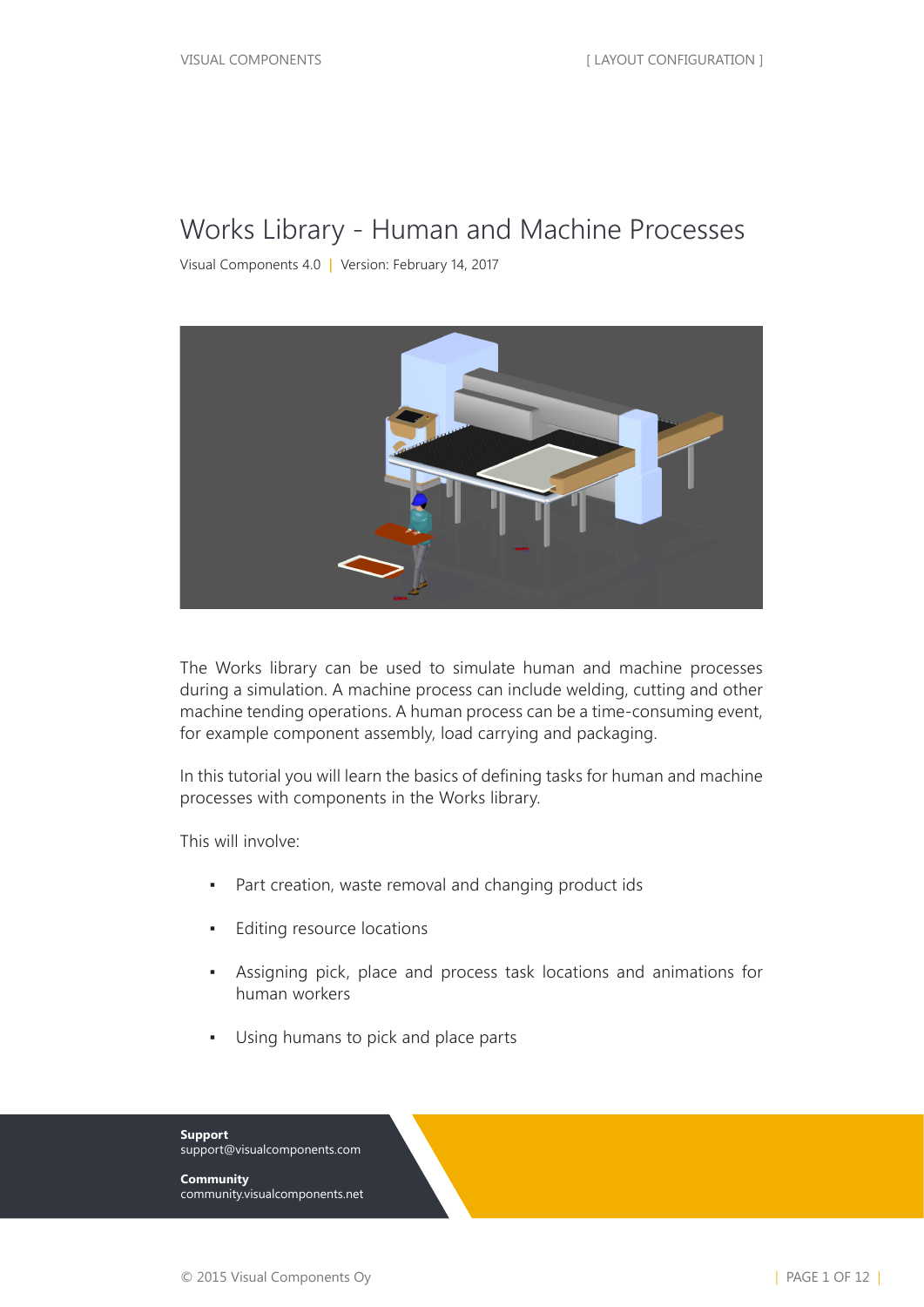# Getting Started

A machine can work directly with a Works Process component if the machine has a String Signal behavior named "task." Generally, this signal is used to trigger actions in a Python script as well as signal the start and end of a machine process.



A Works Human component can be used as a resource for performing tasks, for example picking and placing parts. You can assign tasks to a Works Human by using its Default properties group.

A Works Location component can be used to define locations and animations for tasks performed by a Works Human component. Otherwise, a Works Human will define its own animations and refer to a ResourceLocation frame in a Works Process component.

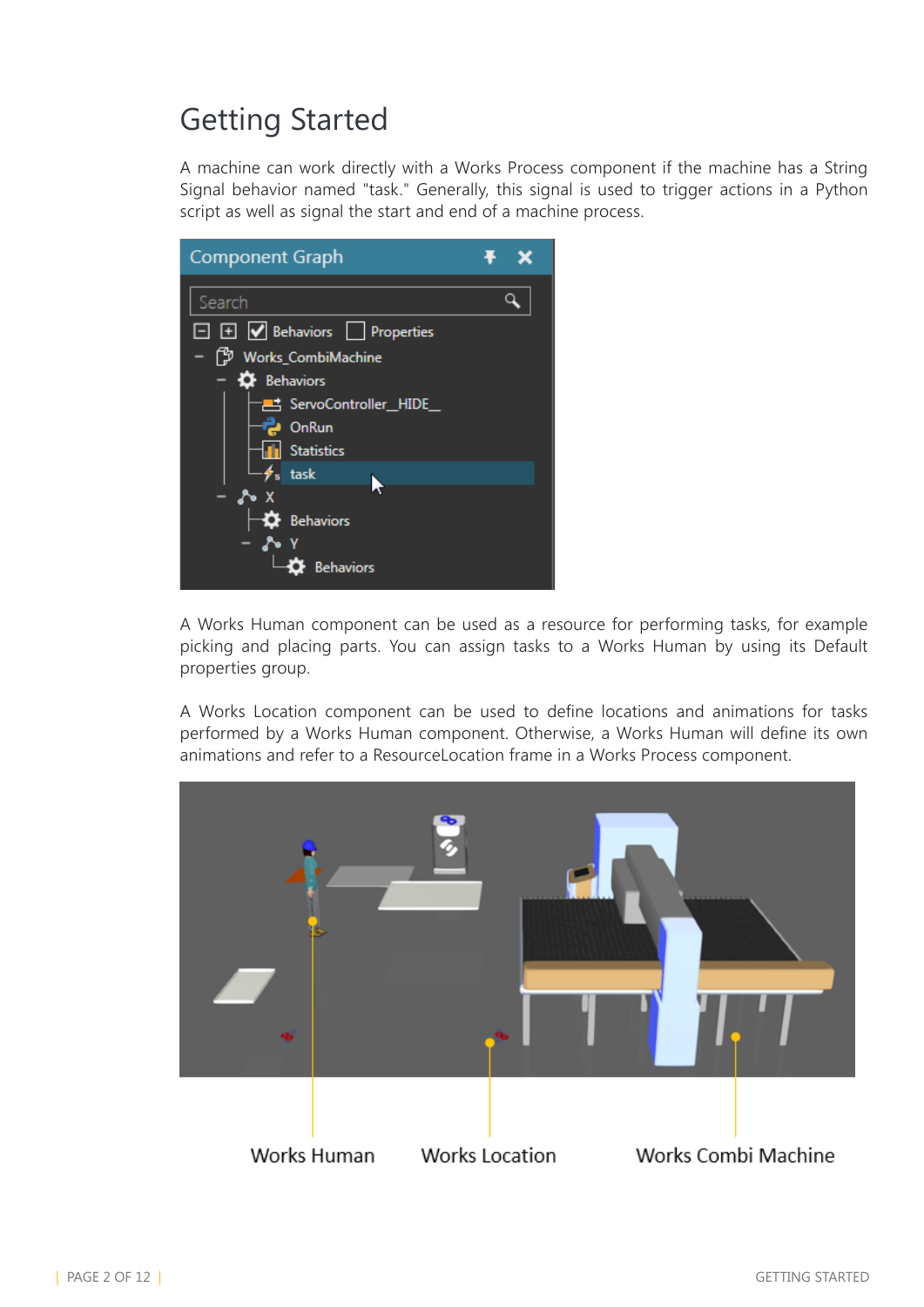### Task - Dummy Process

A Dummy Process task allows you to run a time-consuming event, thereby delaying the execution of a process. This is helpful if you need to create and modify products or remove them and create new ones after a certain amount of time.

- **1.** Press CTRL+N to clear the 3D world.
- **2.** Open the **Human and Machine Processes Start** layout for this tutorial.
- **3.** In the Cell Graph panel, under the Works category, click **WorksProcess** to select that component in the 3D world.
- **4.** In the Component Properties panel, Default tab, set Task to **Create**, ListOfCompNames to **ParametricPallet**, and then click **CreateTask**.
- **5.** Set Task to **DummyProcess**, and then click **CreateTask**.
- **6.** Set Task to **CreatePattern**, SingleCompName to **VCCar\_DoorSheet**, AmountY to **1**, StepX to **700**, and then click **CreateTask**.
- **7.** Set Task to **Remove**, ListOfProdID to **ParametricPallet**, clear the **All** check box, and then click **CreateTask**. The Works Process component should now have the following sequence of tasks.

| Create:ParametricPallet:                                       |
|----------------------------------------------------------------|
| DummyProcess: 5.0                                              |
| CreatePattern:VCCar DoorSheet:2:1:1:700.0:100.0:100.0:1:999999 |
| Remove:ParametricPallet:False                                  |

- **8.** Click the **Task** tab, and then set RunTaskTimes to **1**.
- **9.** Run the simulation, verify two doors are created from a sheet, and then reset the simulation.

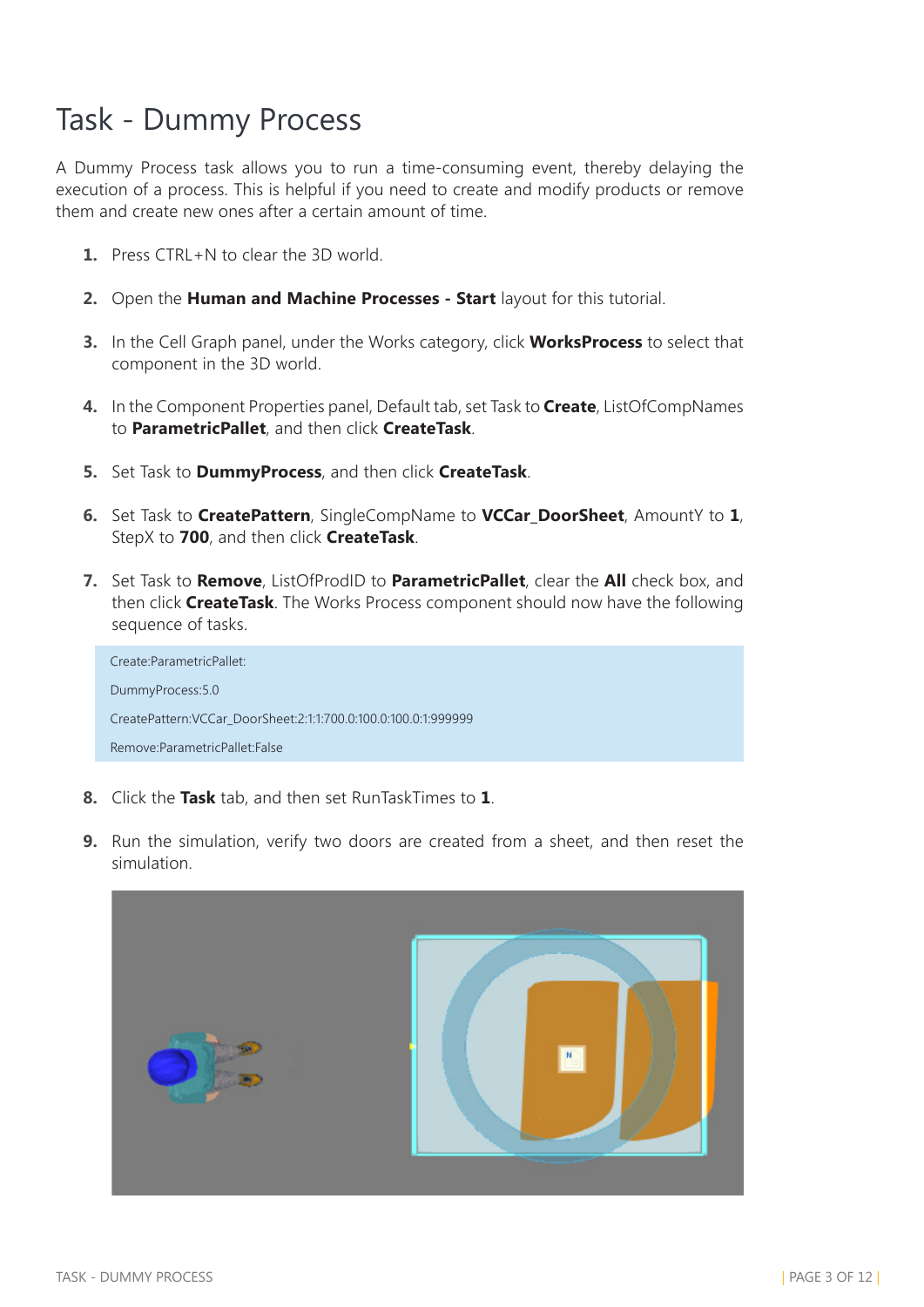### Task - Machine Process

A Machine Process task allows you to signal a machine to execute a process. The machine should be modeled to execute a process defined in a Python script. The script is triggered by a "task" signal, which is used to signal the start and end of the process and task.

- **1.** On the Home tab, in the Hierarchy group, click **Attach**.
- **2.** In the 3D world, click the node containing the clasps of the machine to attach the WorksProcess component. This allows the components contained by WorksProcess to move with the clasps during a machine process.



**3.** In the Component Properties panel, set the World XYZ coordinates to {**-1250, -950, 295**}.

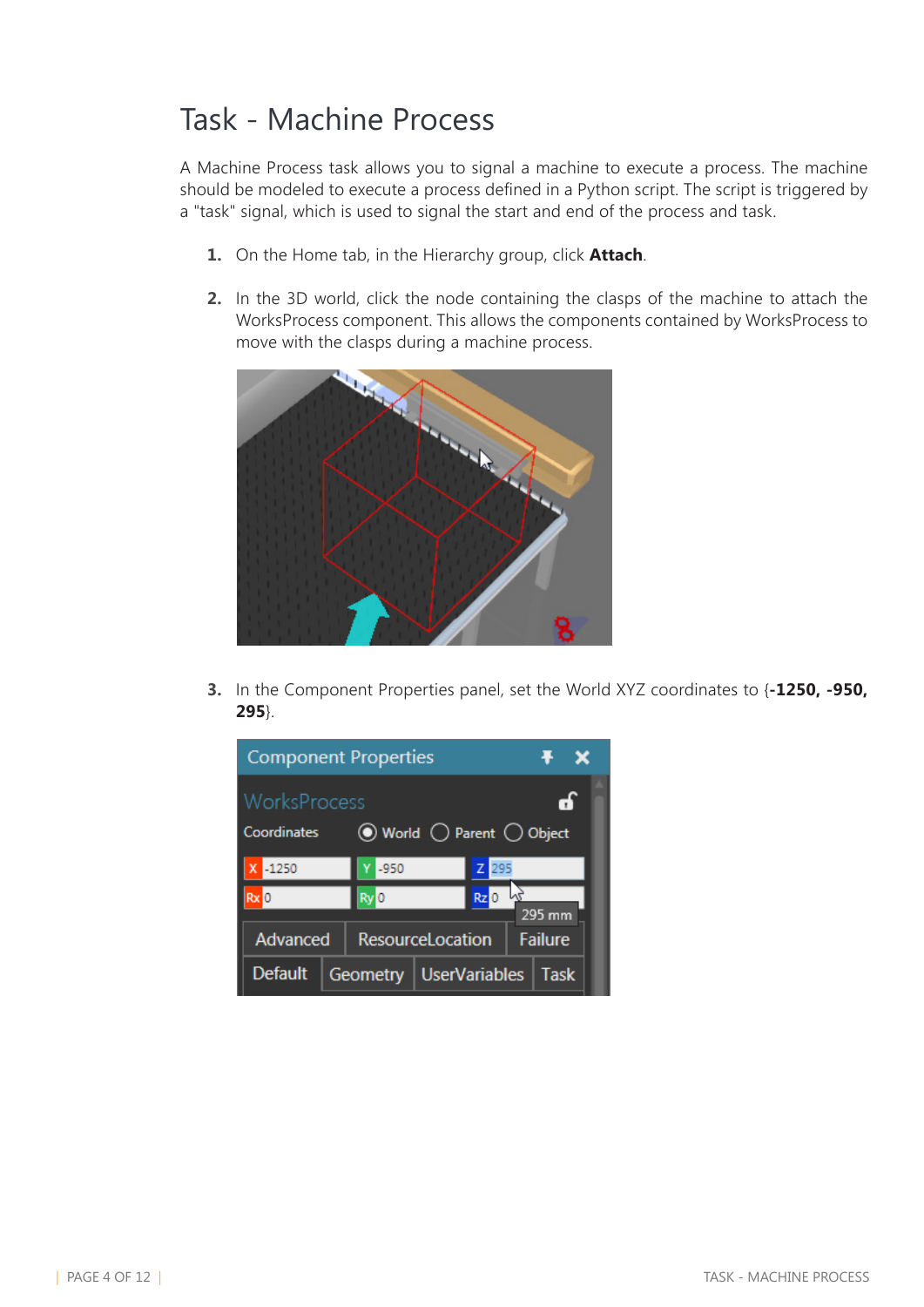**4.** In the Default tab, set InsertNewAfterLine to the second task, and then set Task to **MachineProcess**, SingleCompName to **Works\_CombiMachine**, and then click **ReplaceTask**.

| InsertNewAft       | 2: DummyProcess:5.0            |
|--------------------|--------------------------------|
|                    | TaskCreation                   |
| Task               | MachineProcess                 |
|                    | SingleCompN Works_CombiMachine |
| <b>ProcessTime</b> | 10                             |
| MachineCom         |                                |
|                    | CreateTask                     |
|                    | <b>DeleteTask</b>              |
|                    | ReplaceTask                    |
|                    | <b>ClearAllTasks</b>           |

**5.** Run the simulation, verify the machine executes a process that creates two doors, and then reset the simulation.



**NOTE!** You can teach a location for the doors to make it easier for a human worker to reach them. You can also use dummy processes to simulate machine warmup and cool down states.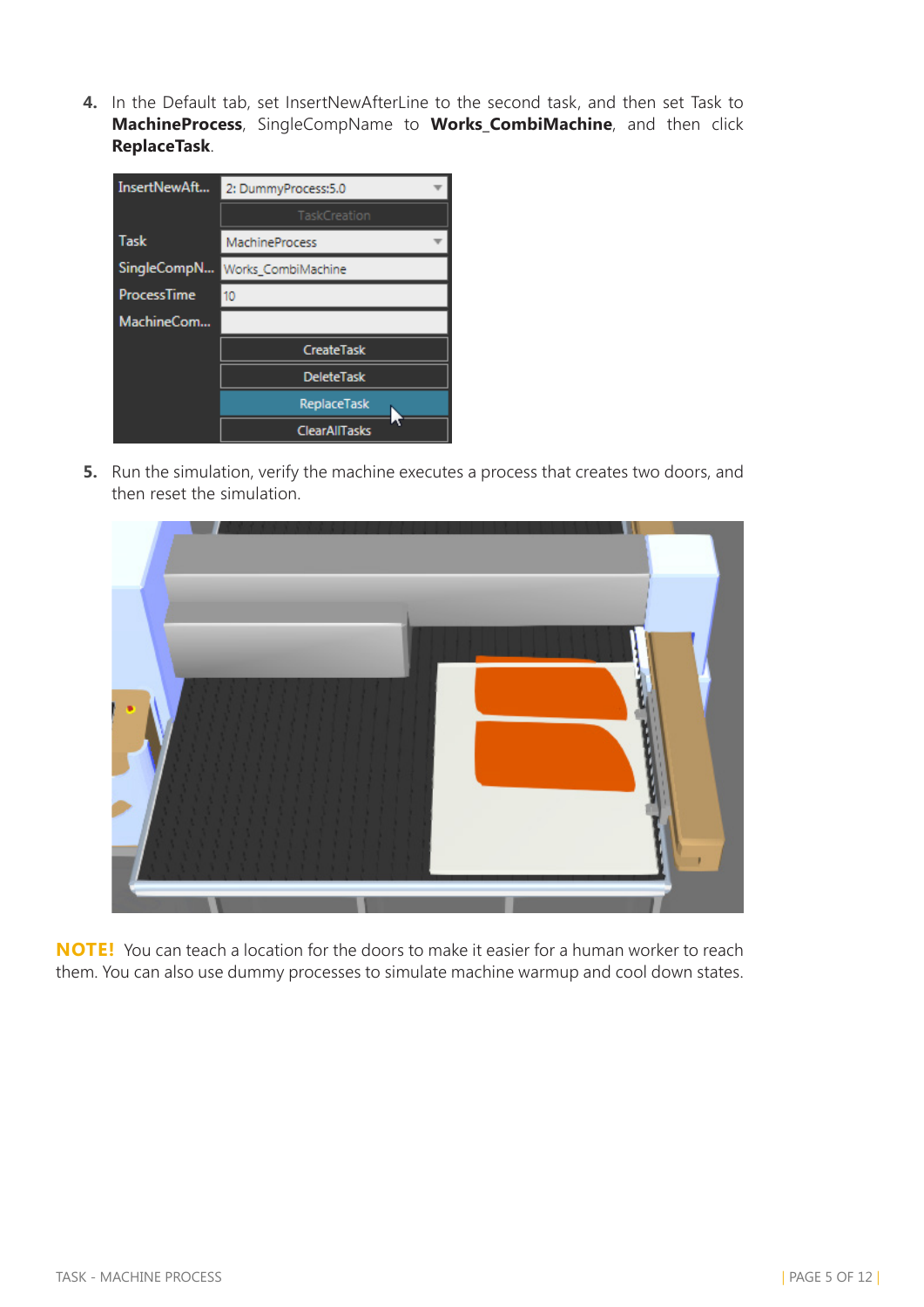# Task - Change ID

A Change ID task allows you to change the ProdID property of a component contained by a Works Process component. This is helpful if you need to filter products and identify the stage of a product in a process.

**1.** In the Component Properties panel, Default tab, set InsertNewAfterLine to the last task, and then set Task to **ChangeID**, SingleProdID to **VCCar\_DoorSheet**, NewProdID to **Sheet**, and then click **CreateTask**.

| InsertNewAft     | 4: Remove:ParametricPallet:False |
|------------------|----------------------------------|
|                  | TaskCreation                     |
| Task             | ChangeID                         |
| SingleProdID     | VCCar DoorSheet                  |
| <b>NewProdID</b> | Sheet                            |
|                  | CreateTask                       |
|                  | <b>DeleteTask</b>                |

- **2.** Run the simulation, wait for the process to finish, and then stop the simulation.
- **3.** In the 3D world, select one of the created doors, and then in the Component Properties panel, verify its ProdID is Sheet.



| <b>Backface Mode</b> | Feature |
|----------------------|---------|
| ProdID               |         |
| TAT_VCCar_Do 10.01   |         |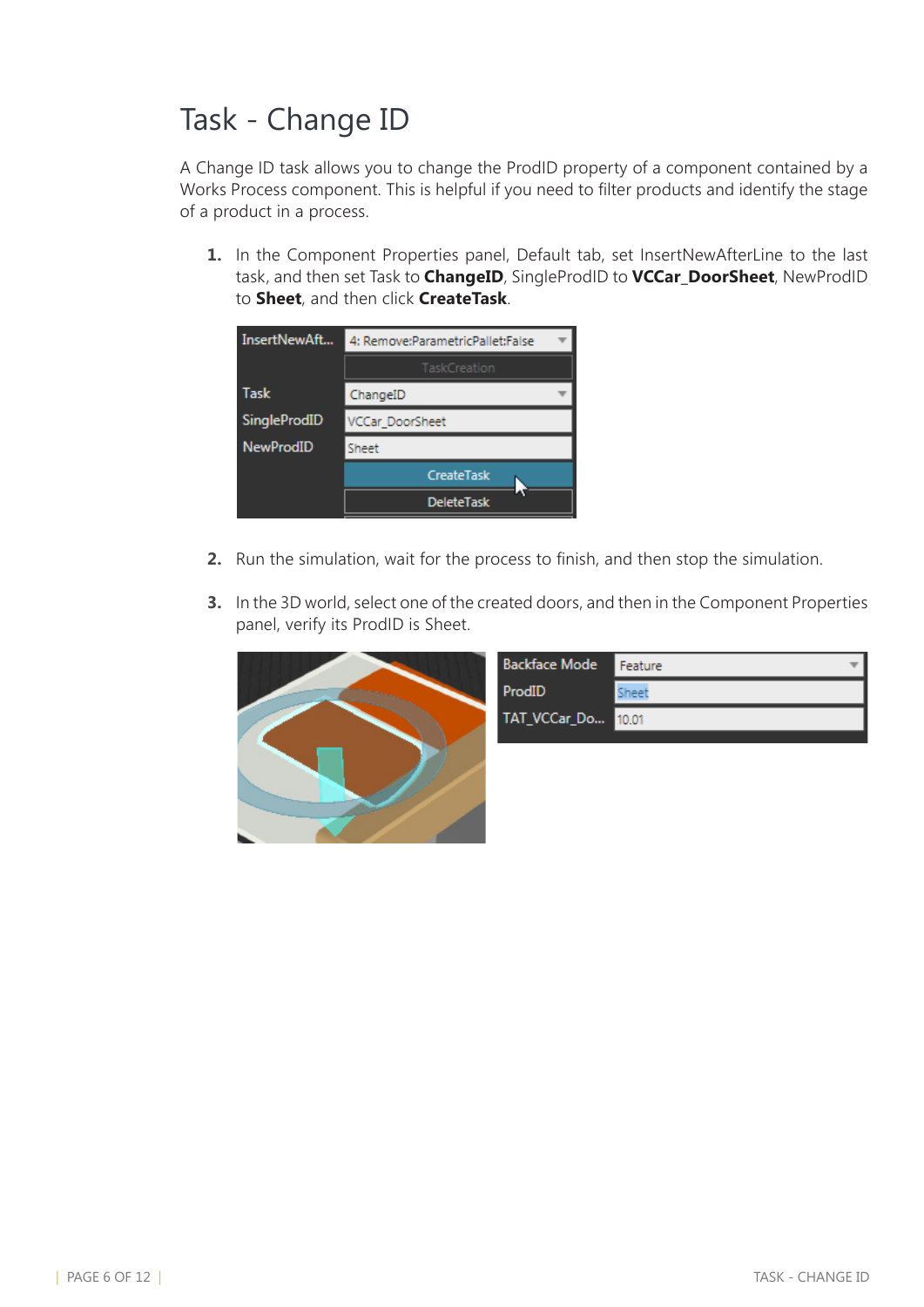# Task - Human Process

A Human Process task allows you to assign a time-consuming task to a human resource.

- **1.** In the 3D world, select **WorksProcess**.
- **2.** In the Component Properties panel, Default tab, set Task to **HumanProcess**, ProcessTime to **5**, and then click **CreateTask**. In this case, you are using a default TaskName of "human" which, by default, is already assigned to a Works Human component.

| InsertNewAft       | 5: ChangeID:VCCar_DoorSheet:Sh |  |
|--------------------|--------------------------------|--|
|                    | TaskCreation                   |  |
| <b>Task</b>        | <b>HumanProcess</b>            |  |
| <b>ProcessTime</b> |                                |  |
| <b>TaskName</b>    | human                          |  |
| <b>ToolName</b>    |                                |  |
|                    | CreateTask                     |  |
|                    | <b>DeleteTask</b>              |  |

**3.** Run the simulation, verify the human walks to the doors and executes a process, and then reset the simulation. Notice the location of the human is inside the machine.

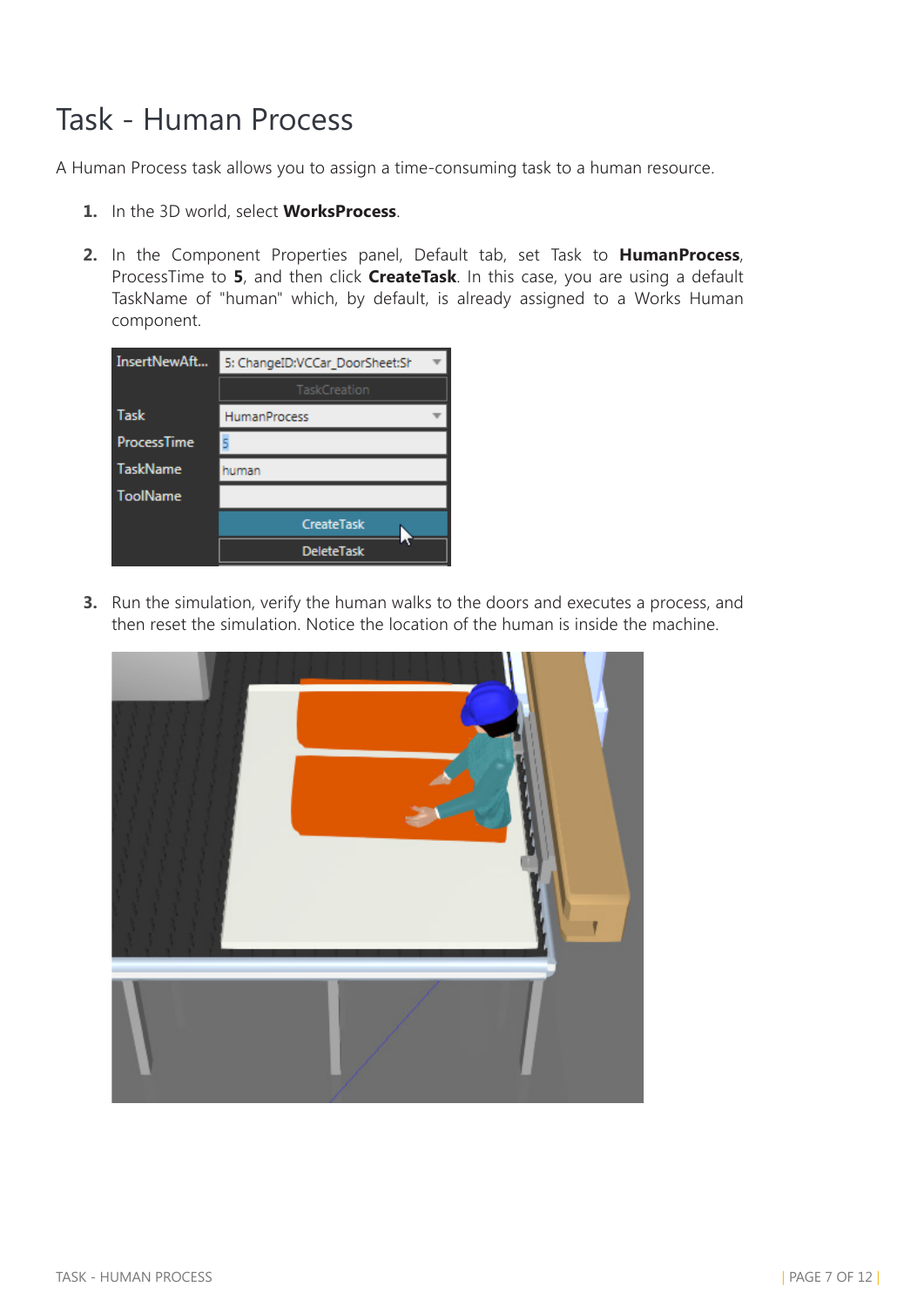#### Resource Location

The default location of a human resource at a Works Process component is defined by a ResourceLocation frame.

- **1.** On the 3D world toolbar, click the **Frame Types** arrow, and then select the **Frames** check box to turn on the visibility of frame features in the 3D world.
- **2.** In the Component Properties panel, ResourceLocation tab, set OffsetFromCenter to **1500** and AngleLocation to **-180**.

| <b>Component Properties</b> |  |                   |                         |         |                | $\mathbf x$ |
|-----------------------------|--|-------------------|-------------------------|---------|----------------|-------------|
| WorksProcess                |  |                   |                         |         |                | Gh)         |
| Coordinates                 |  | (■ World          | ◯ Parent () Object      |         |                |             |
| X -1250                     |  | $-950$            |                         | $Z$ 295 |                |             |
| $Rx$ <sub>0</sub>           |  | $Ry$ <sup>O</sup> | $Rz$ <sub>0</sub>       |         |                |             |
| <b>Default</b>              |  |                   |                         |         |                | <b>Task</b> |
|                             |  | Geometry          | UserVariables           |         |                |             |
| Advanced                    |  |                   | <b>ResourceLocation</b> |         | <b>Failure</b> |             |
| <b>OffsetFromCenter</b>     |  | 1500              |                         |         |                |             |
| AngleLocation               |  | $-180$            |                         |         |                |             |
| <b>Rotation</b>             |  | 0                 |                         |         |                |             |

**3.** Run the simulation, verify the human worker walks to the updated resource location, and then reset the simulation.

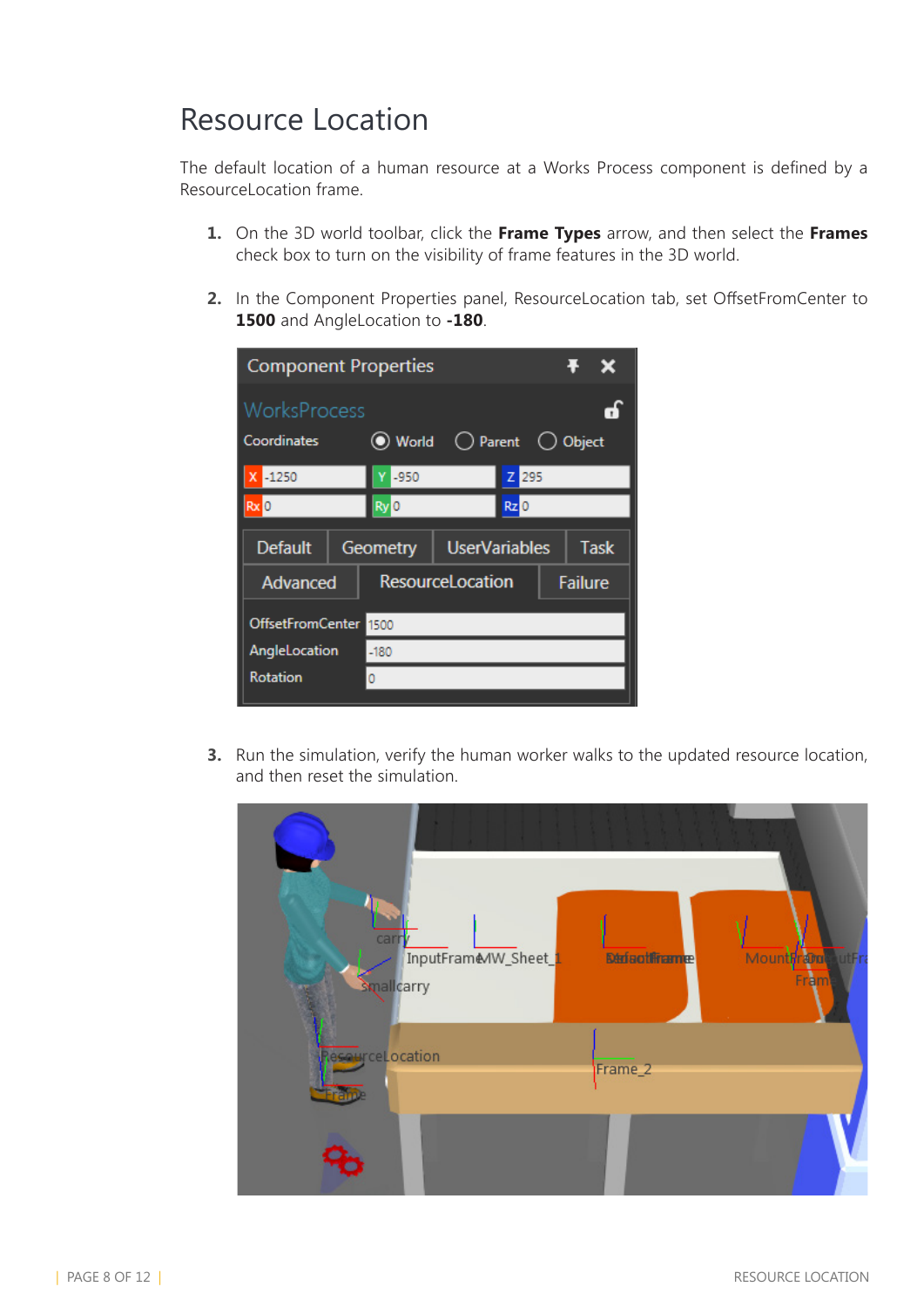# Works Location

A Works Location component allows you to define the location and animation of a human resource assigned pick, place and process type tasks.

- **1.** In the Cell Graph panel, under the Works category, select **Works\_Location** to select that component in the 3D world.
- **2.** In the Component Properties panel, set ProcessTasks to **human**.
- **3.** Run the simulation, verify the human worker walks to the new process location, and then reset the simulation.

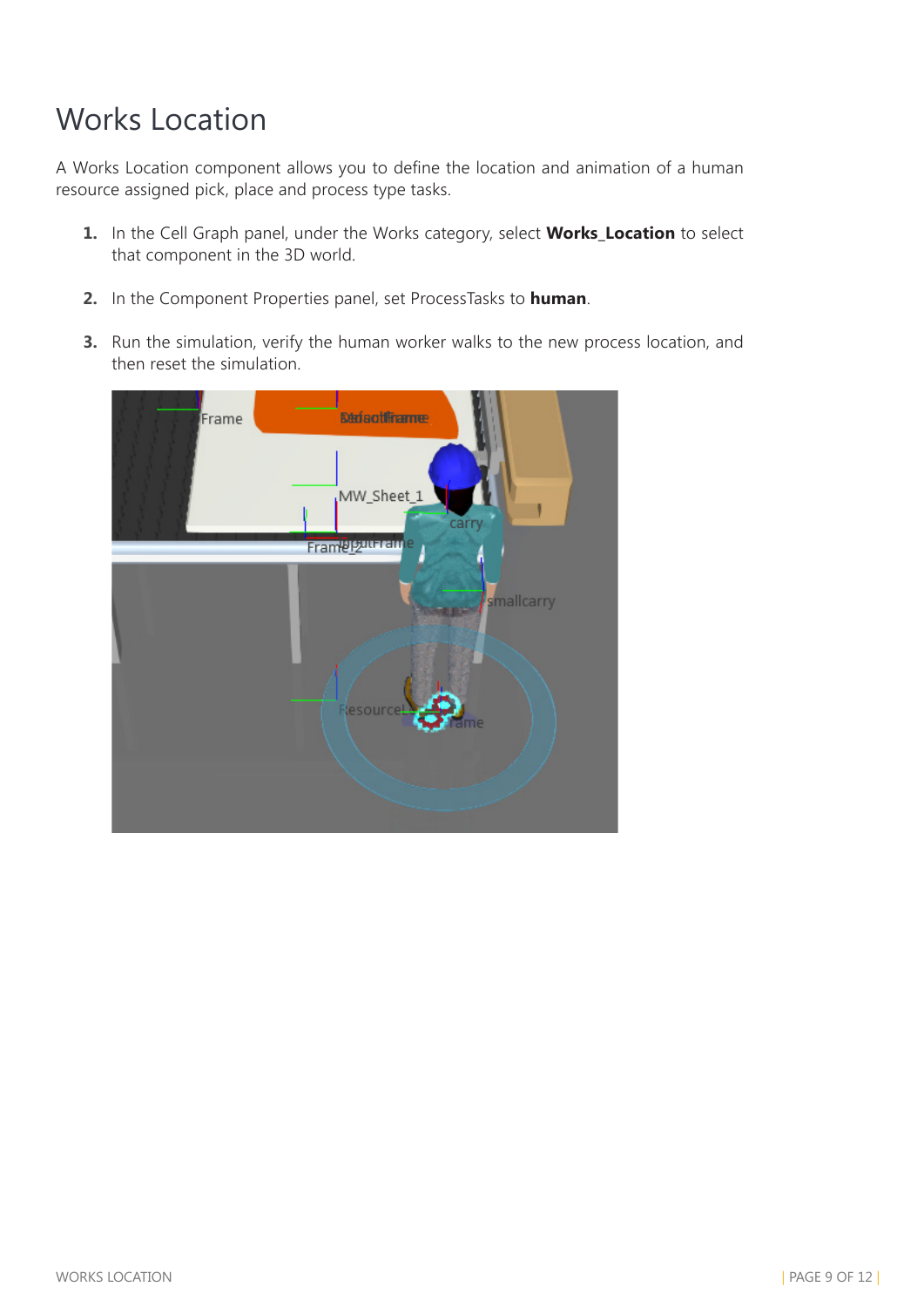#### Human - Pick and Place

A human resource can be used to pick and place parts. For example, a Works Process component can feed parts needed at other Works Process components and use a human worker to deliver those parts.

- **1.** In the 3D world, select **WorksProcess**.
- **2.** In the Component Properties panel, Default tab, set Task to **Feed**, TaskName to **PickUp**, select the **All** check box, and then click **CreateTask**.

| InsertNewAfter  | 6: HumanProcess:5.0:human: |
|-----------------|----------------------------|
|                 | TaskCreation               |
| Task            | Feed                       |
| ListOfProdID    | ParametricPallet           |
| <b>TaskName</b> | PickUp                     |
| <b>ToolName</b> |                            |
| <b>TCPName</b>  |                            |
| All             |                            |
|                 | <b>CreateTask</b>          |
|                 | <b>DeleteTask</b>          |

- **3.** In the 3D world, select **WorksProcess #2**.
- **4.** In the Component Properties panel, Default tab, set Task to **NeedPattern**, SingleProdID to **Sheet**, AmountX and Y to **1**, AmountZ to **5**, StepZ to **60**, and then click **CreateTask**.

| InsertNewAfter  | 0:                |
|-----------------|-------------------|
|                 | TaskCreation      |
| Task            | NeedPattern       |
| SingleProdID    | Sheet             |
| <b>AmountX</b>  |                   |
| <b>AmountY</b>  |                   |
| AmountZ         | 5                 |
| <b>StepX</b>    | 100               |
| <b>StepY</b>    | 100               |
| <b>StepZ</b>    | 60                |
| StartRange      |                   |
| <b>EndRange</b> | 999999            |
|                 | CreateTask        |
|                 | <b>DeleteTask</b> |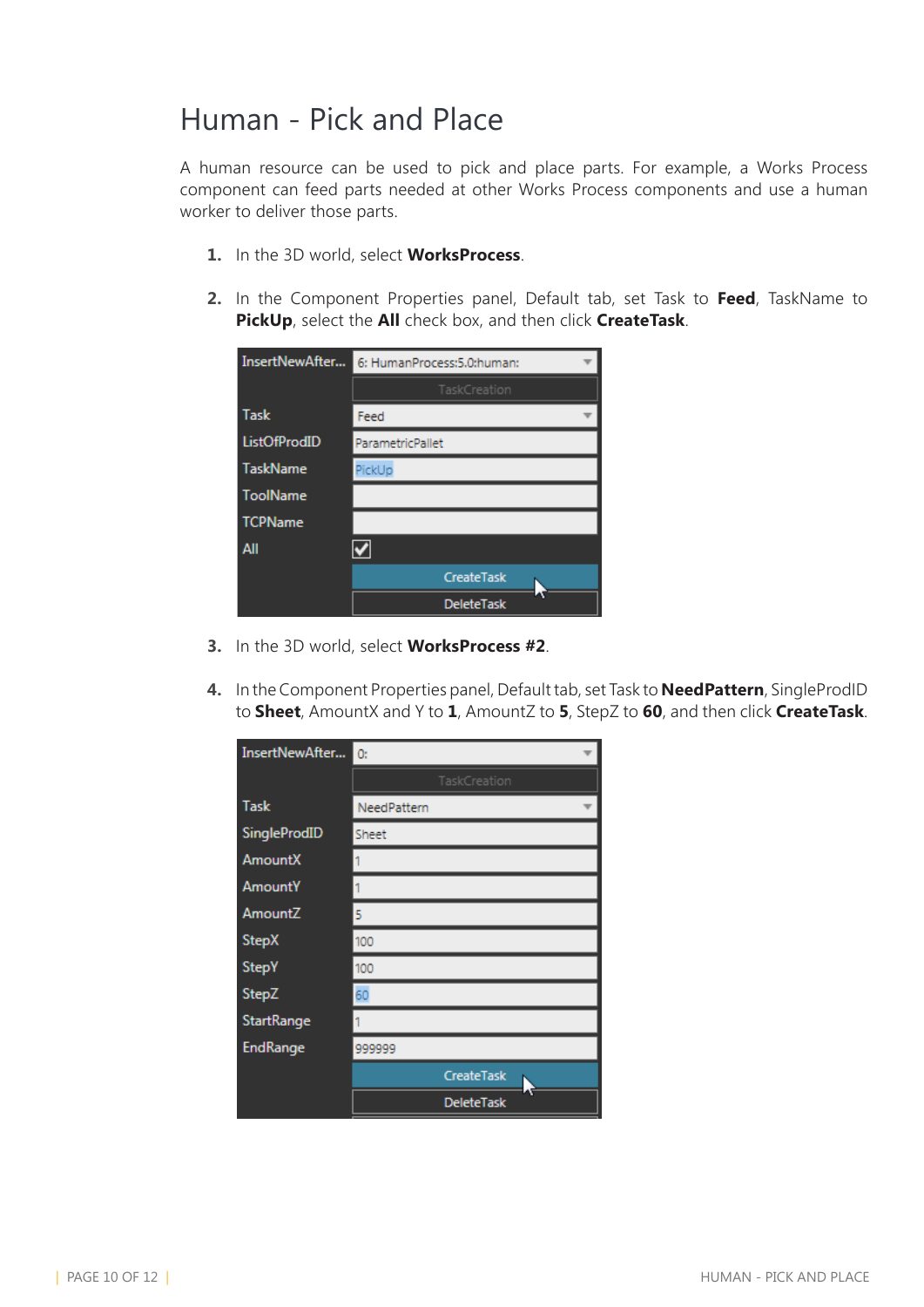- **5.** In the 3D world, select the **human worker**.
- **6.** In the Component Properties panel, Default tab, set PickAnimation and PlaceAnimation to **PickMid**, and Tasklist to **human,PickUp**.

| ProcessAnimation ManualWork |               |
|-----------------------------|---------------|
| PickAnimation               | PickMid       |
| <b>PlaceAnimation</b>       | PickMid       |
| <b>Tasklist</b>             | human, PickUp |
| reserver                    |               |

**7.** Run the simulation, verify the human worker pick and places doors, and then reset the simulation. Notice the human worker used the default locations at each Works Process component for picking and placing the doors.



- **8.** In the 3D world, select **Works\_Location**, and then in the Component Properties panel, set PickTasks to **PickUp**.
- **9.** In the 3D world, select **Works\_Location #2**, and then in the Component Properties panel, set PlaceTasks to **PickUp**. Why? In this case, a Feed task is being used to pick and place parts, so the task itself would have pick and place locations.
- **10.** Run the simulation, verify the human worker uses the new pick and place locations, and then reset the simulation.